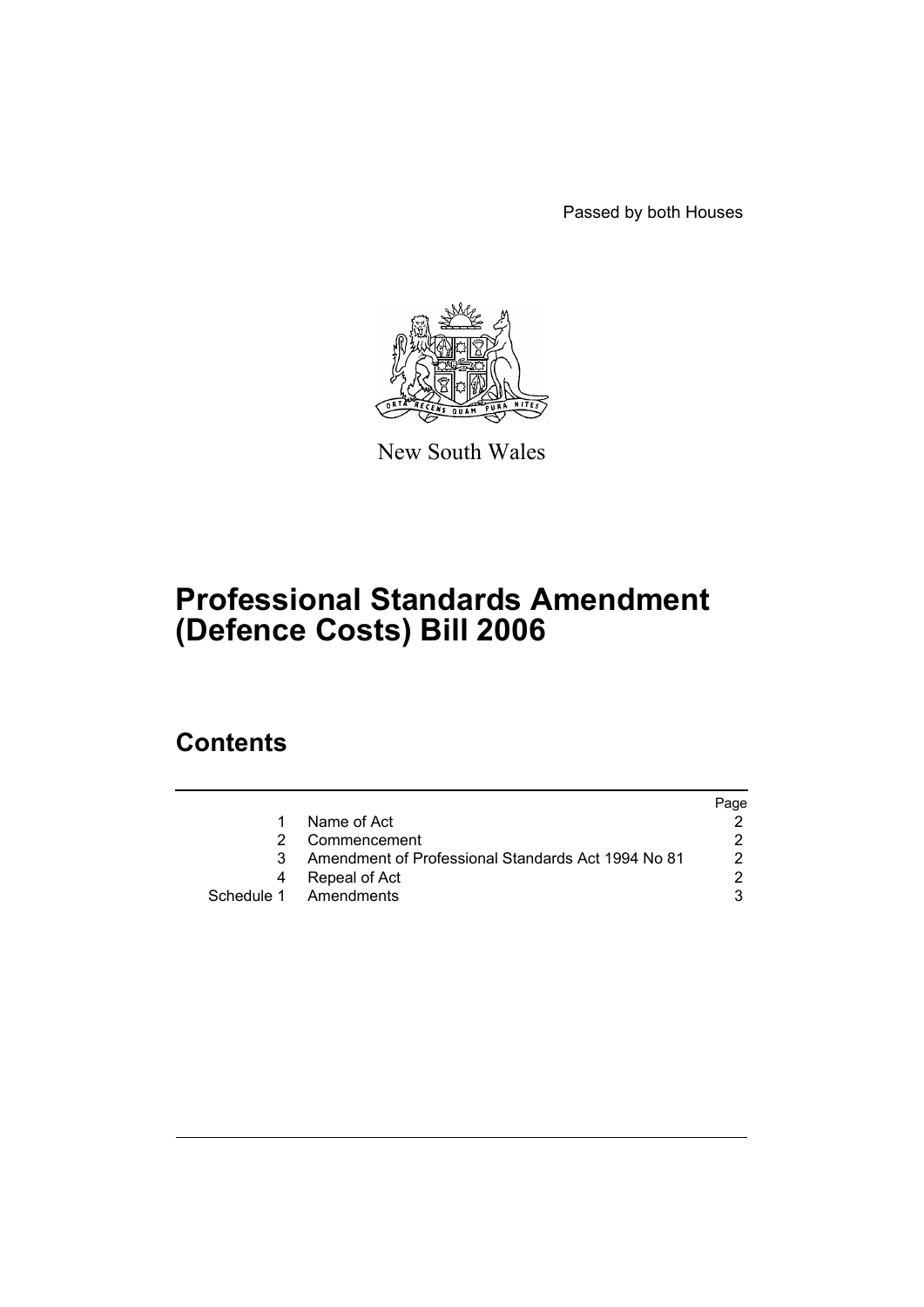*I certify that this PUBLIC BILL, which originated in the LEGISLATIVE ASSEMBLY, has finally passed the LEGISLATIVE COUNCIL and the LEGISLATIVE ASSEMBLY of NEW SOUTH WALES.*

> *Clerk of the Legislative Assembly. Legislative Assembly, Sydney, , 2006*



New South Wales

# **Professional Standards Amendment (Defence Costs) Bill 2006**

Act No , 2006

An Act to amend the *Professional Standards Act 1994* with respect to schemes that limit the occupational liability of members of occupational associations.

*I have examined this Bill, and find it to correspond in all respects with the Bill as finally passed by both Houses.*

*Chairman of Committees of the Legislative Assembly.*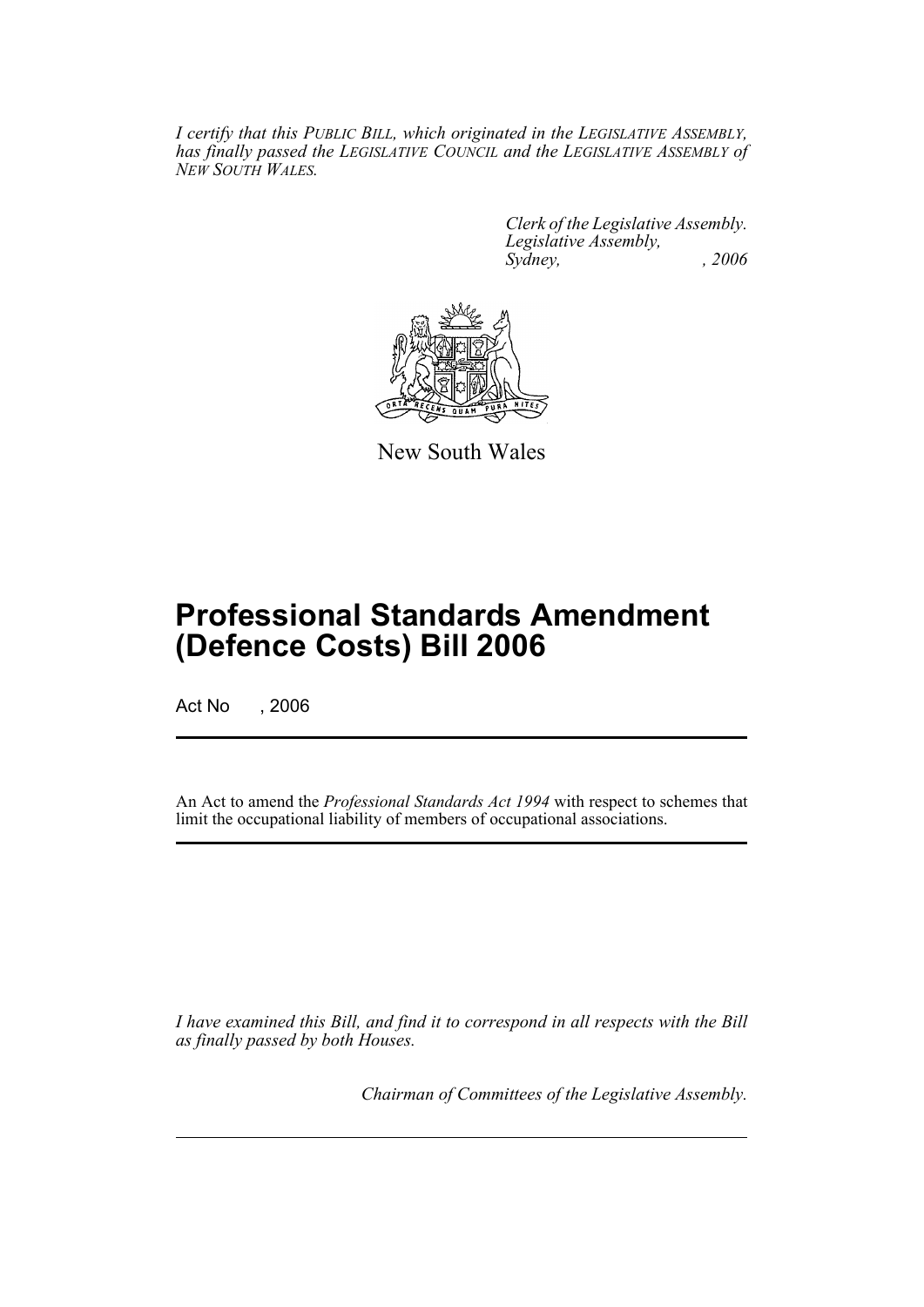# **The Legislature of New South Wales enacts:**

# **1 Name of Act**

This Act is the *Professional Standards Amendment (Defence Costs) Act 2006*.

# **2 Commencement**

This Act commences on assent.

# **3 Amendment of Professional Standards Act 1994 No 81**

The *Professional Standards Act 1994* is amended as set out in Schedule 1.

# **4 Repeal of Act**

- (1) This Act is repealed on the day following the day on which this Act commences.
- (2) The repeal of this Act does not, because of the operation of section 30 of the *Interpretation Act 1987*, affect any amendment made by this Act.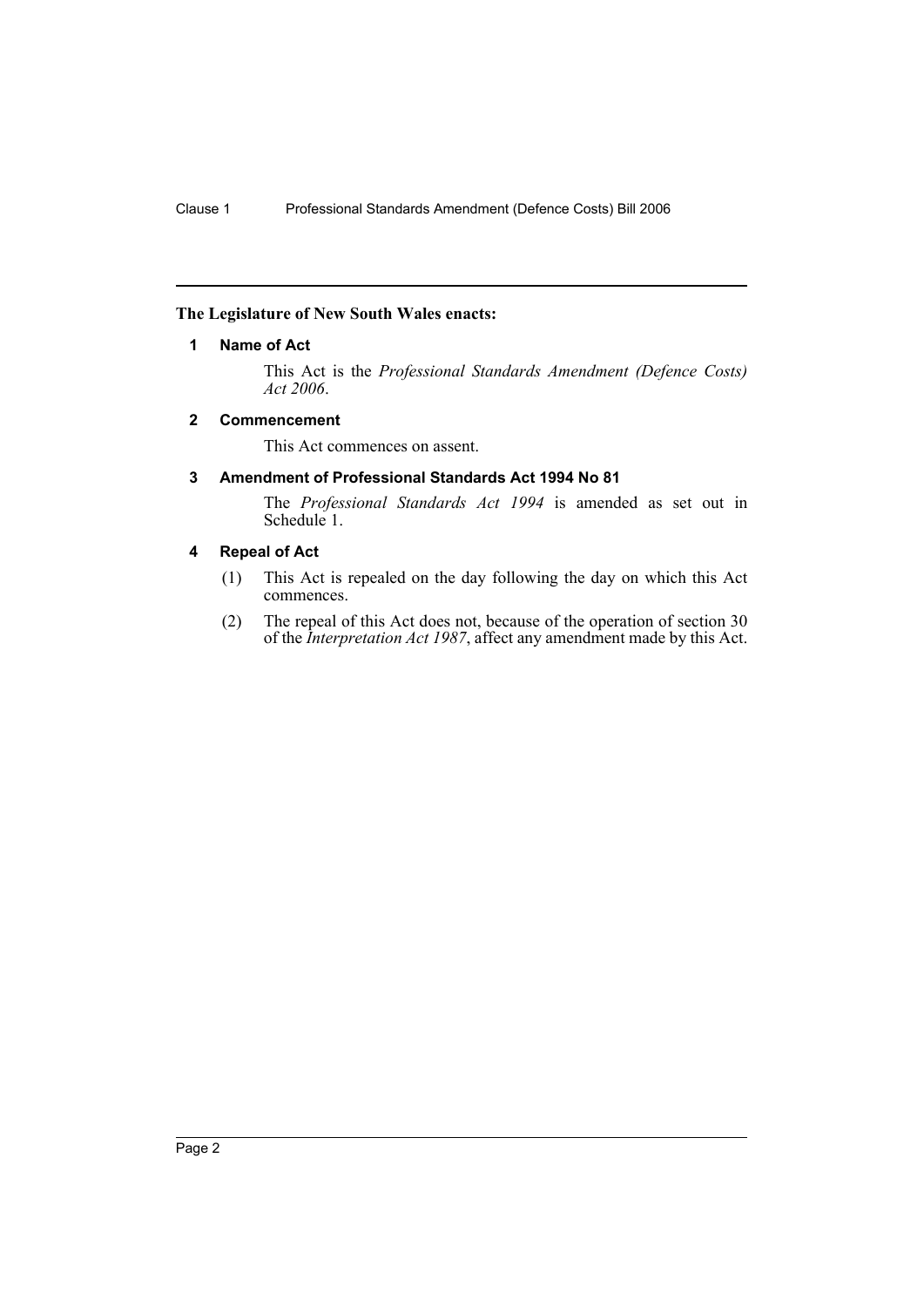Amendments **Schedule 1** and the set of the set of the set of the set of the set of the set of the set of the set of the set of the set of the set of the set of the set of the set of the set of the set of the set of the set

(Section 3)

# **Schedule 1 Amendments**

**[1] Section 4 Definitions**

Insert in alphabetical order in section 4 (1):

*costs* includes fees, charges, disbursements and expenses.

# **[2] Section 4 (1), definition of "damages"**

Omit the definition. Insert instead:

*damages* means:

- (a) damages awarded in respect of a claim or counter-claim or claim by way of set-off, and
- (b) costs in or in relation to the proceedings ordered to be paid in connection with such an award (other than costs incurred in enforcing a judgment or incurred on an appeal made by a defendant), and
- (c) any interest payable on the amount of those damages or costs.

# **[3] Section 4 (1A)**

Insert after section 4 (1):

- (1A) A reference in this Act to the amount payable under an insurance policy in respect of an occupational liability includes a reference to:
	- (a) defence costs payable in respect of a claim, or notification that may lead to a claim (other than reimbursement of the defendant for time spent in relation to the claim), but only if those costs are payable out of the one sum insured under the policy in respect of the occupational liability, and
	- (b) the amount payable under or in relation to the policy by way of excess.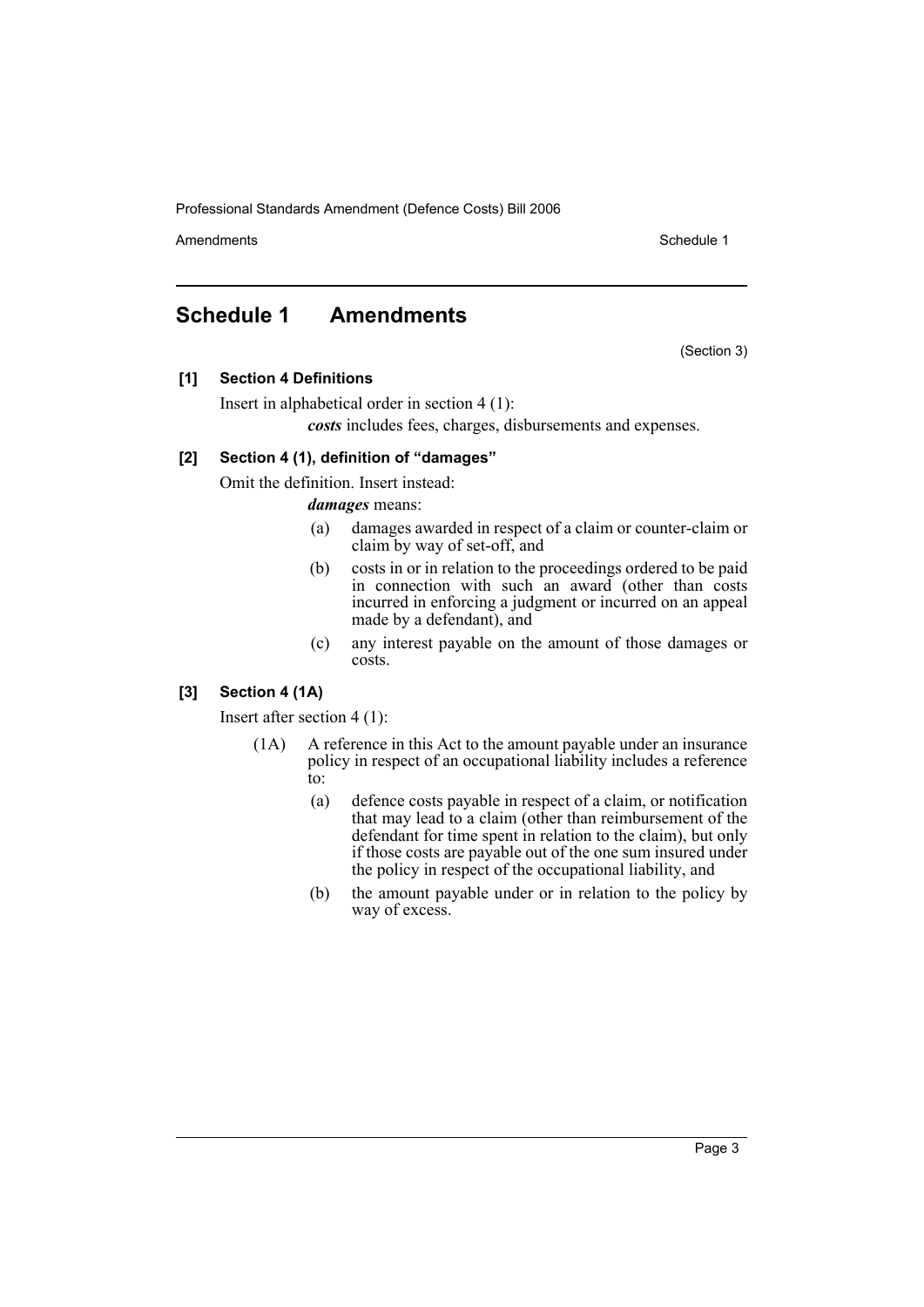Schedule 1 Amendments

### **[4] Section 21**

Omit the section. Insert instead:

#### **21 Limitation of liability by insurance arrangements**

A scheme may provide that if a person to whom the scheme applies and against whom a proceeding relating to occupational liability is brought is able to satisfy the court that:

- (a) the person has the benefit of an insurance policy insuring the person against the occupational liability to which the cause of action relates, and
- (b) the amount payable under the policy in respect of that occupational liability is not less than the amount of the monetary ceiling specified in the scheme in relation to the class of person and the kind of work to which the cause of action relates,

the person is not liable in damages in relation to that cause of action above the amount of that monetary ceiling.

#### **[5] Section 22 Limitation of liability by reference to amount of business assets**

Omit "at the time at which the act or omission giving rise to the cause of action occurred" from section 22 (a).

### **[6] Section 22 (b) (ii)**

Omit the subparagraph. Insert instead:

(ii) the net current market value of the business assets and the amount payable under the policy in respect of that occupational liability, if combined, would total an amount that is not less than the amount of the monetary ceiling specified in the scheme in relation to the class of person and the kind of work to which the cause of action relates,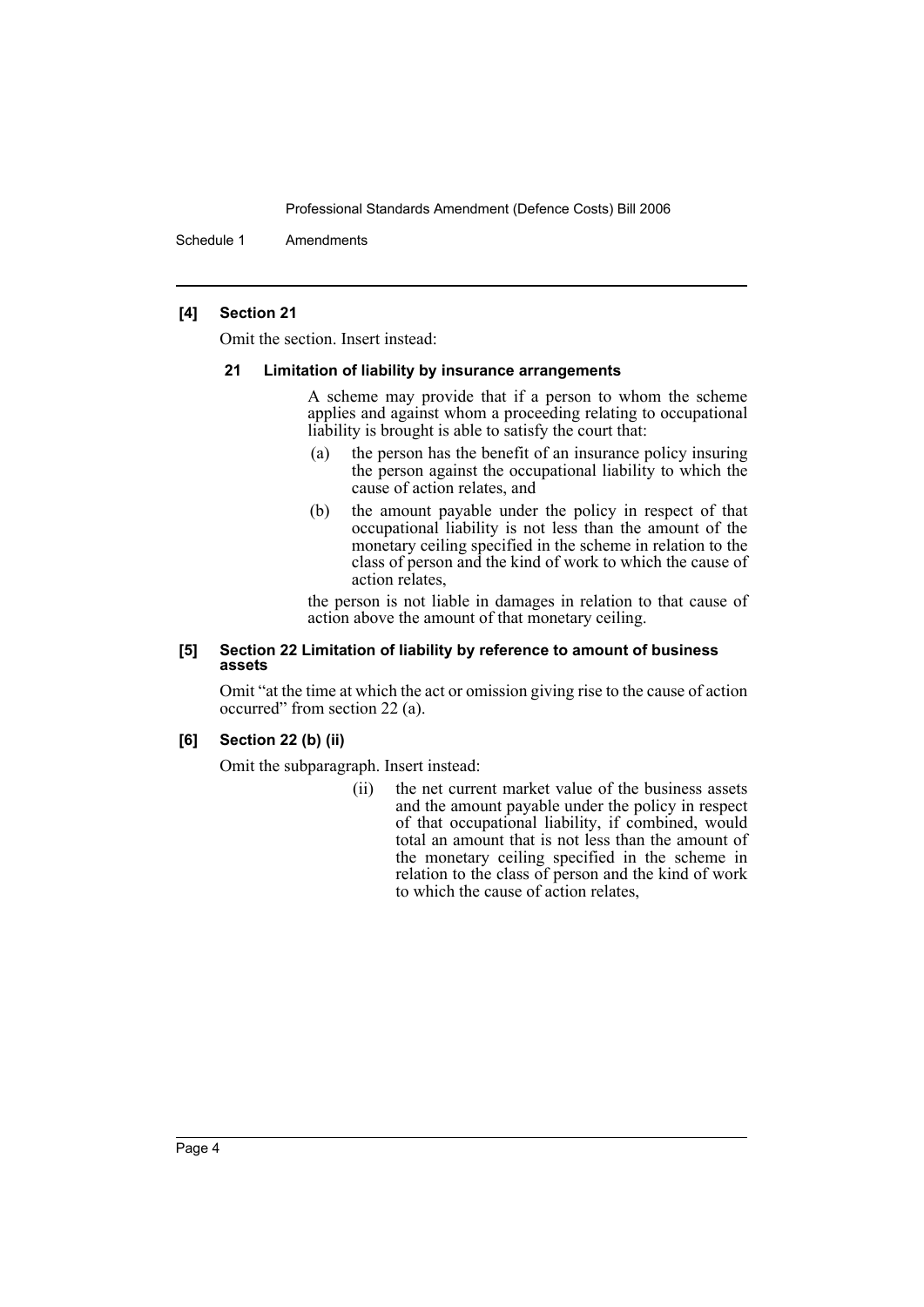Amendments **Amendments** Schedule 1

# **[7] Section 23 Limitation of liability by multiple of charges**

Omit section 23 (1) (a) (ii). Insert instead:

(ii) under which the amount payable in respect of that occupational liability is not less than an amount (*the limitation amount*), being a reasonable charge for the services provided by the person or which the person failed to provide and to which the cause of action relates, multiplied by the multiple specified in the scheme in relation to the class of person and the kind of work to which the cause of action relates, or

## **[8] Section 23 (1) (c) (ii)**

Omit the subparagraph. Insert instead:

(ii) the net current market value of the assets and the amount payable under the policy in respect of that occupational liability, if combined, would total an amount that is not less than the limitation amount,

#### **[9] Section 26A**

Insert after section 26:

#### **26A Liability in damages not reduced to below relevant limit**

The liability in damages of a person to whom a scheme applies is not reduced below the relevant limitation imposed by a scheme in force under this Act because the amount available to be paid to the claimant under the insurance policy required for the purposes of this Act in respect of that liability is less than the relevant limitation.

**Note.** Section 4 (1A) permits a defence costs inclusive policy for the purposes of this Act, which may reduce the amount available to be paid to a client in respect of occupational liability covered by the policy. Section 26A makes it clear that this does not reduce the cap on the liability of the scheme participant to the client, and accordingly the scheme participant will continue to be liable to the client for the amount of any difference between the amount payable to the client under the policy and the amount of the cap.

#### **[10] Section 28 Limit of occupational liability by schemes**

Omit "at the time of the relevant act or omission" from section 28 (2).

Insert instead "at the time at which the act or omission giving rise to the cause of action concerned occurred".